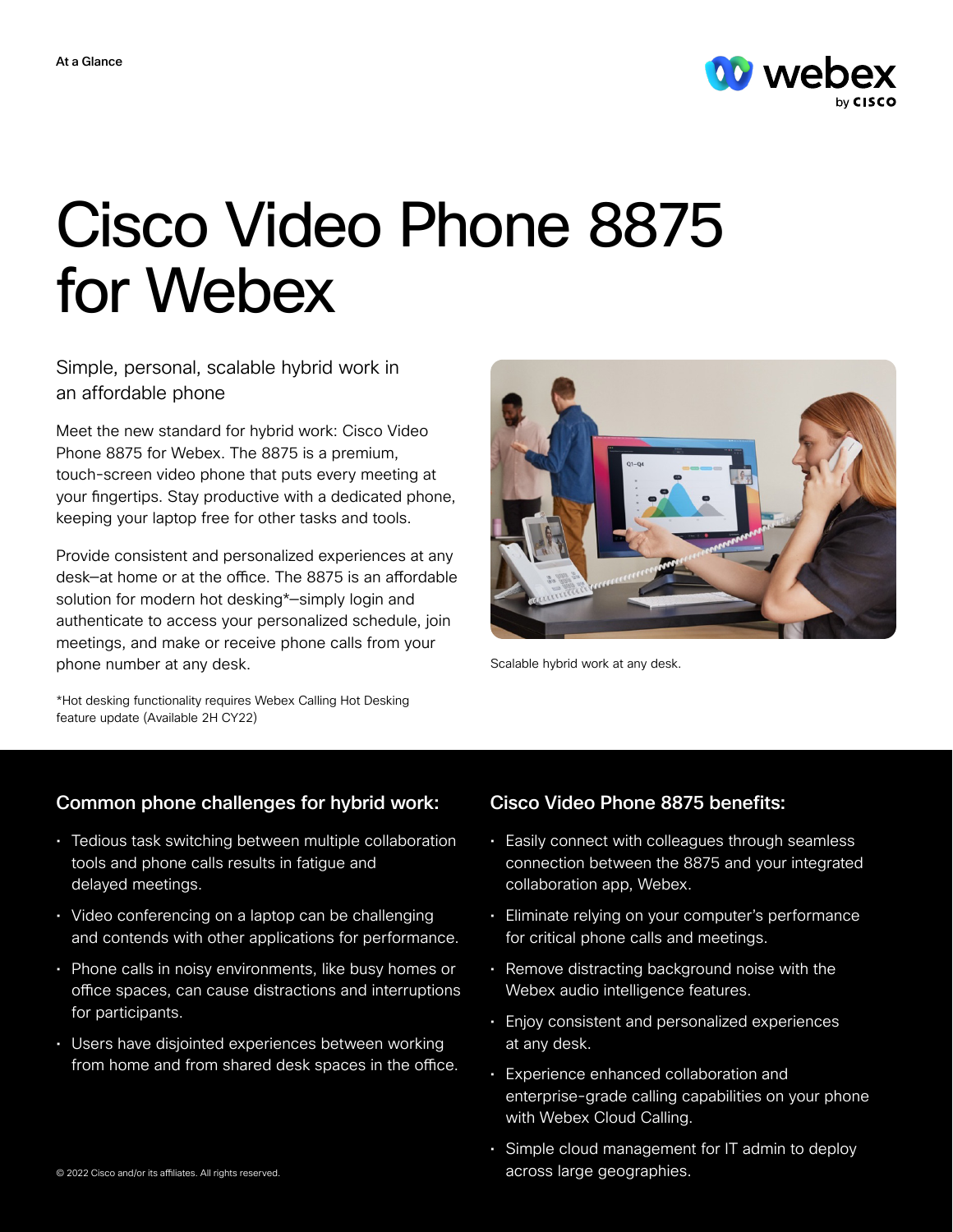

# Product overview

The Cisco Video Phone 8875 revolutionizes the hybrid work experience at an affordable price point. A modern, 7-inch touch screen is paired with a familiar dial pad to maximize productivity, regardless of the user's preference. The 8875 displays a unified contact list and call history on the device—and any Webex connected device or soft client—so all workers have consistent experiences at home and at the office.

Your desk phone got a major upgrade. The Cisco Video Phone 8875 brings personalized collaboration experiences to your fingertips.